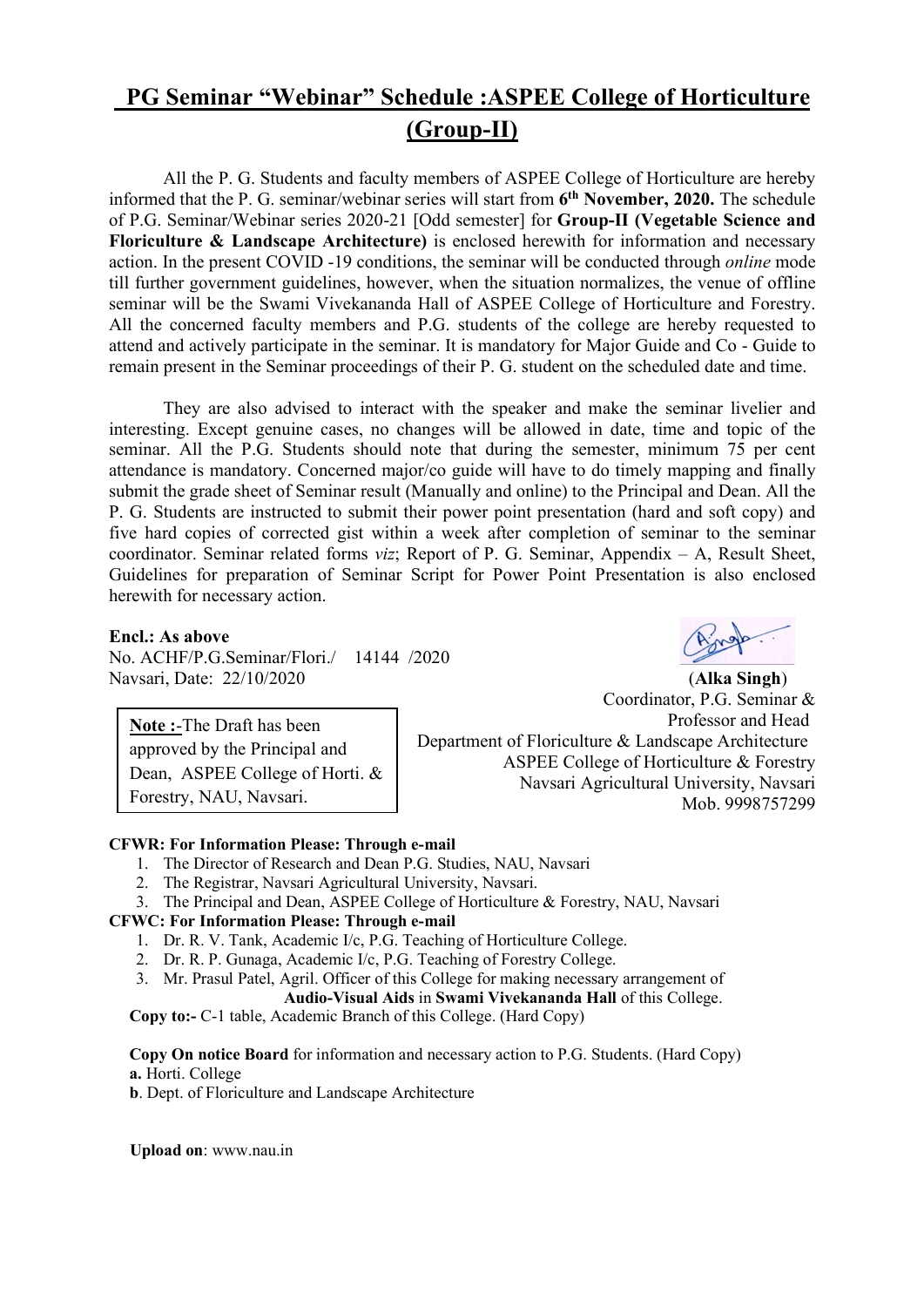#### Important instructions:

- All the concerned students are strictly instructed to check all relevant details and deliver their seminar as per reschedule
- Seminar will be conducted in online mode through NAU e-class /Google meet/ any other convenient mode.
- The link of the same will be intimated through *whatsapp* to the concerned student and faculty before 15 minutes of scheduled time.
- Guide and students are instructed to mail the soft copy (word doc) of final seminar script and PPT presentation to the P G Seminar coordinator one day before scheduled date of seminar to email: achfpgcoordinator@gmail.com
- All concerned faculty members and P. G. students of Horticulture are requested to attend and actively participate in the seminar series in online/offline mode.
- It is compulsory for all registered M. Sc. (Agri.) and Ph.D. students of Group II to attend the seminar
- It is mandatory for Major guide and Co-Guide to remain present online in the seminar of concerned PG student.
- All the major guides whose students presented their seminars are requested to send the seminar script along with the discussion part (question-answer) within a week after seminar presentation through email to the PG Seminar Coordinator, at email id achfpgcoordinator@gmail.com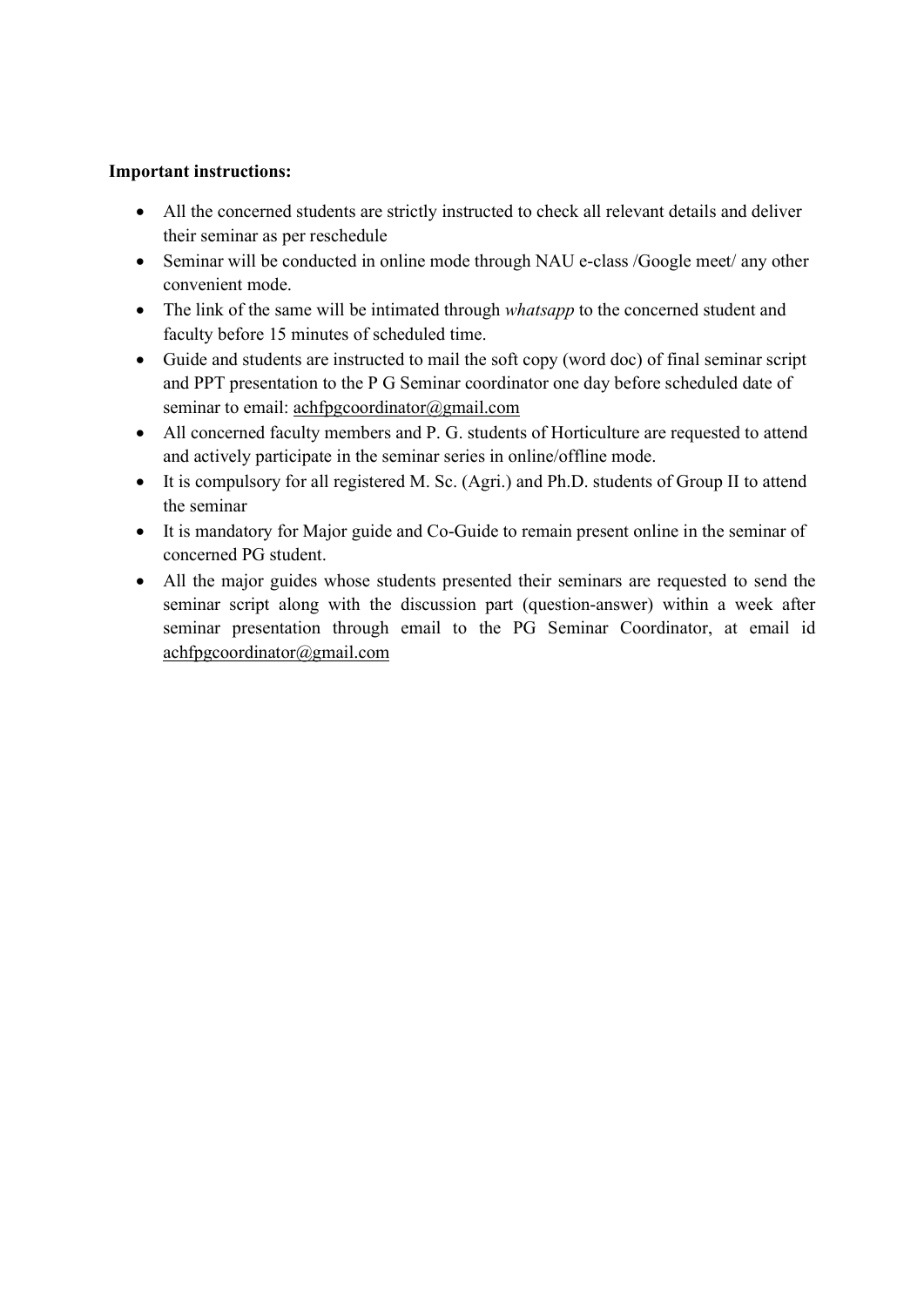## -: Remaining P.G. Seminar "Webinar" Schedule (Even semester w.e.f.:06/11/2020):- Group-II Academic Year: 2020-21 ASPEE COLLEGE OF HORTICULTURE, NAU, Navsari

### Venue: Swami Vivekananda Hall

| Sr.            | <b>Name of PG Student</b> | Semester,                   | <b>Date and Time</b> | <b>Name of Major</b>            | <b>Topic of PG Seminar</b>                                      | Master's        |
|----------------|---------------------------|-----------------------------|----------------------|---------------------------------|-----------------------------------------------------------------|-----------------|
| No.            | and Cell No.              | Major subject,              | of Presentation      | Guide & Co-guide                |                                                                 | <b>or</b>       |
|                |                           | Registration                |                      | with Cell Number                |                                                                 | <b>Doctoral</b> |
|                |                           | number                      |                      |                                 |                                                                 | I/II            |
| $\mathbf{1}$   | Hardikkumar<br>Patel      | Semester: V                 | Dt.- 06/11/2020      | Dr. N. B. Patel                 | Advances in soilless cultivation                                | Doctoral-II     |
|                | Shivrambhai               | Veg. Sci.,                  | Time- $9:00$ to      | (9998002505)                    | of flower crops                                                 |                 |
|                | (7698794029)              | Reg. No.:                   | 10:00 AM             | Dr. S. L. Chawla                |                                                                 |                 |
| 2              | Solanki                   | 1020218010<br>III sem., FLA | Dt.-06/11/2020       | (9998002589)<br>Dr. G. D. Patel |                                                                 | Master's        |
|                | Kaushikkumar              |                             | Time-10:00 to        | (9924595863)                    | Palm : Versatile group of plant<br>material<br>landscape<br>for |                 |
|                | Satyanarayan              | Reg. No.<br>2020219042      | 11:00 AM             | Dr. S. S. Gaikwad               | gardening                                                       |                 |
|                | (9428309536)              |                             |                      | (9974062591)                    |                                                                 |                 |
| $\overline{3}$ | Bhavik<br>Gondaliya       | III sem., Veg.              | Dt.- 06/11/2020      | Dr. K. D. Desai                 | Fertigation: Useful technology                                  | Master's        |
|                | Rameshbhai                | Sci.,                       | Time-11:00 to        | (09427413829)                   | for doubling farmer's income                                    |                 |
|                | (9974722422)              | Reg. No.:-                  | 12:00 AM             | Dr. T. R. Ahlawat               |                                                                 |                 |
|                |                           | 2020219011                  |                      | (9879124272)                    |                                                                 |                 |
| 4              | Malika Sindha             | III sem., FLA               | Dt.- 07/11/2020      | Dr. S.T. Bhatt                  | holistic<br>Aromatherapy-<br>$\mathbf{A}$                       | Master's        |
|                | (8401070401)              | Reg. No.                    | Time- $2:00$ to      | (9879636302)                    | healing<br>treatment<br>through                                 |                 |
|                |                           | 2020219040                  | 3:00 PM              | Dr. B. M. Tandel                | flowers                                                         |                 |
|                |                           |                             |                      | (8128990453)                    |                                                                 |                 |
| 5              | Umme Fiza                 | III sem., Veg.              | Dt. - $07/11/2020$   | Dr. D.R. Bhanderi               | Use of wild relatives in crop                                   | Master's        |
|                | (8494934135)              | Sci.,                       | Time- $3:00$ to      | (9428457852)                    | improvement                                                     |                 |
|                |                           | Reg. No.:                   | 4:00 PM              | Dr. R.V. Tank                   |                                                                 |                 |
|                |                           | 2020219047                  |                      | (9426837531)                    |                                                                 |                 |
| 6              | Ganvit Jaydeepkumar       | III sem., Veg.              | Dt.- 07/11/2020      | Dr. V. K. Parmar                | Protray Seedlings: A boon for                                   | Master's        |
|                | Mohanbhai                 | Sci.,                       | Time- $4:00$ to      | (9428603900)                    | Hi-tech vegetable cultivation                                   |                 |
|                | (7567119293)              | Reg. No.:                   | 5:00 PM              | Dr. T. R. Ahlawat               |                                                                 |                 |
| $\overline{7}$ | Naik                      | 2020219010<br>Semester: V   | Dt.-27/11/2020       | (9879124272)                    | Recent Advances in Modified                                     | Doctoral-II     |
|                | Poojaben                  |                             | Time- $2:00$ to      | Dr. Dev Raj                     |                                                                 |                 |
|                | Rajeshbhai                | PHT, Reg. No.:              | 3:00 AM              | (9913753252)                    | Atmosphere<br>Packaging<br>of                                   |                 |
|                | (9714896547)              | 1020218008                  |                      | Dr. N. B. Patel                 | Vegetables (Minor subject)                                      |                 |
|                |                           |                             |                      | (9998002505)                    |                                                                 |                 |
|                |                           |                             |                      |                                 |                                                                 |                 |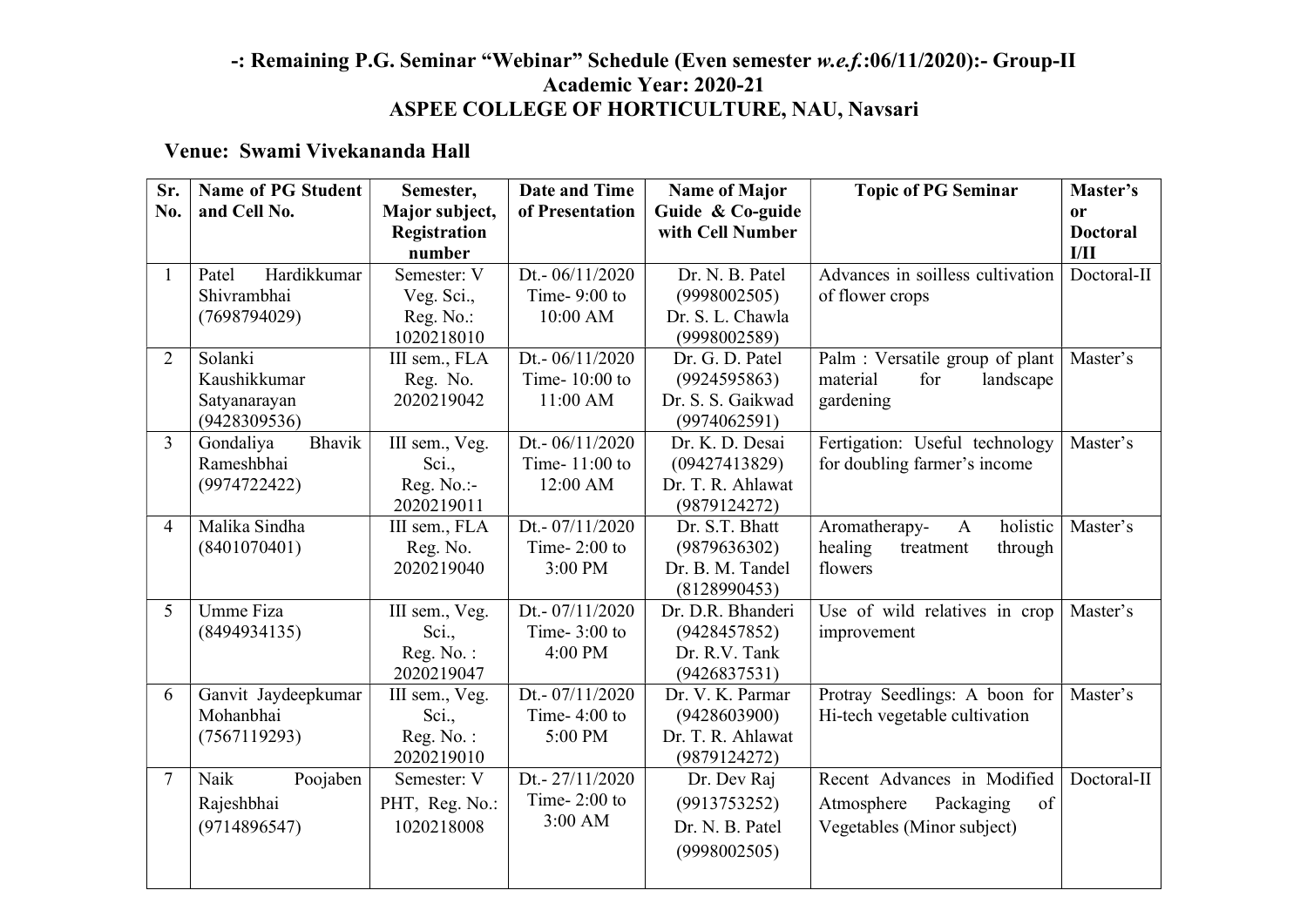| Sr.<br>No. | <b>Name of PG Student</b><br>and Cell No.             | Semester,<br>Major subject,<br>Registration<br>number              | Date and Time<br>of Presentation                | <b>Name of Major</b><br>Guide & Co-guide<br>with Cell Number            | <b>Topic of PG Seminar</b>                                                                                | Master's<br>or<br><b>Doctoral</b><br>I/II |
|------------|-------------------------------------------------------|--------------------------------------------------------------------|-------------------------------------------------|-------------------------------------------------------------------------|-----------------------------------------------------------------------------------------------------------|-------------------------------------------|
| 8          | Nutan Gujarati<br>(9978778017)                        | III sem., FLA<br>Reg. No.<br>2020219023                            | Dt.-27/11/2020<br>Time- $3:00$ to<br>4:00 AM    | Dr. Sudha Patil<br>(9726071296)<br>Dr. Avnish Pandey<br>(9913028496)    | in<br>Advances<br>Phalaenopsis<br>orchid                                                                  | Master's                                  |
| 9          | Sheetalbahen<br>Patel<br>Shaileshbhai<br>(8154048830) | III sem., FLA<br>Reg. No.<br>2020219032                            | Dt.-27/11/2020<br>Time- $4:00$ to<br>5:00 AM    | Dr. Dipal. S. Bhatt<br>(9909423528)<br>Dr. B. M. Tandel<br>(9427125979) | Flower<br>forcing<br>in<br>chrysanthemum                                                                  | Master's                                  |
| 10         | Jadhav Sheetalben K.<br>(7383058566)                  | Semester: V <sup>th</sup><br><b>FLA</b><br>Reg. No.:<br>1020218004 | Dt.- 04/12/2020<br>Time- $2:00$ to<br>$3:00$ AM | Dr. Alka Singh<br>(9998757299)<br>Dr. B. N. Patel<br>(9427476600)       | Management of salinity stress<br>in flower crops                                                          | Doctoral I                                |
| 11         | Khalasi<br>Devangbhai<br>Natvarbhai<br>(9904348942)   | Semester: V<br>Fruit Science<br>Reg. No.:<br>1020218006            | Dt.- 04/12/2020<br>Time- $3:00$ to<br>4:00 AM   | Dr. T. R. Ahlawat<br>(9106829400)<br>Dr. N. B. Patel<br>(9998002505)    | Potential<br>Application<br>of<br>Vermicompost for Sustainable<br>Vegetable Production (Minor<br>subject) | Doctoral-II                               |
| 12         | Baraiya<br>Ajay<br>Himmatbhai<br>(8469365078)         | III sem., FLA<br>Reg. No.:<br>2020219004                           | Dt.- 04/12/2020<br>Time- $4:00$ to<br>5:00 AM   | Dr. Sudha Patil<br>(9726071296)<br>Dr. D. K. Sharma<br>(8128988972)     | Gypsophila- A promising filler<br>crop                                                                    | Master's                                  |
| 13         | Mohammad Sharif<br>(9638131452)                       | III sem., Veg.<br>Sci.,<br>Reg. No.:<br>2020219020                 | Dt.- 05/12/2020<br>Time- $2:00$ to<br>3:00 PM   | Dr. D.R. Bhanderi<br>(9428457852)<br>Dr. R.V. Tank<br>(9426837531)      | Nutrient<br>$\vert$ of $\vert$<br>Management<br>Malvaceae vegetable                                       | Master's                                  |
| 14         | Tejalbahen<br>Patel<br>Prakashbhai<br>(7096492941)    | III sem., FLA<br>Reg. No.<br>2020219033                            | Dt.- 05/12/2020<br>Time- $3:00$ to<br>4:00 PM   | Dr. Dipal. S. Bhatt<br>(9909423528)<br>Dr. B. M. Tandel<br>(9427125979) | Response of music<br>towards<br>ornamental plants                                                         | Master's                                  |
| 15         | Chaudhari<br>Vishalkumar<br>Mansungbhai               | III sem., Veg.<br>Sci.,<br>Reg. No.<br>2020219009                  | Dt.- 05/12/2020<br>Time- $4:00$ to<br>5:00 PM   | Dr. N.K. Patel<br>9662532815<br>Dr. B. M. Tandel<br>8128990453          | Application of bio-stimulants<br>in Solanaceous crops                                                     |                                           |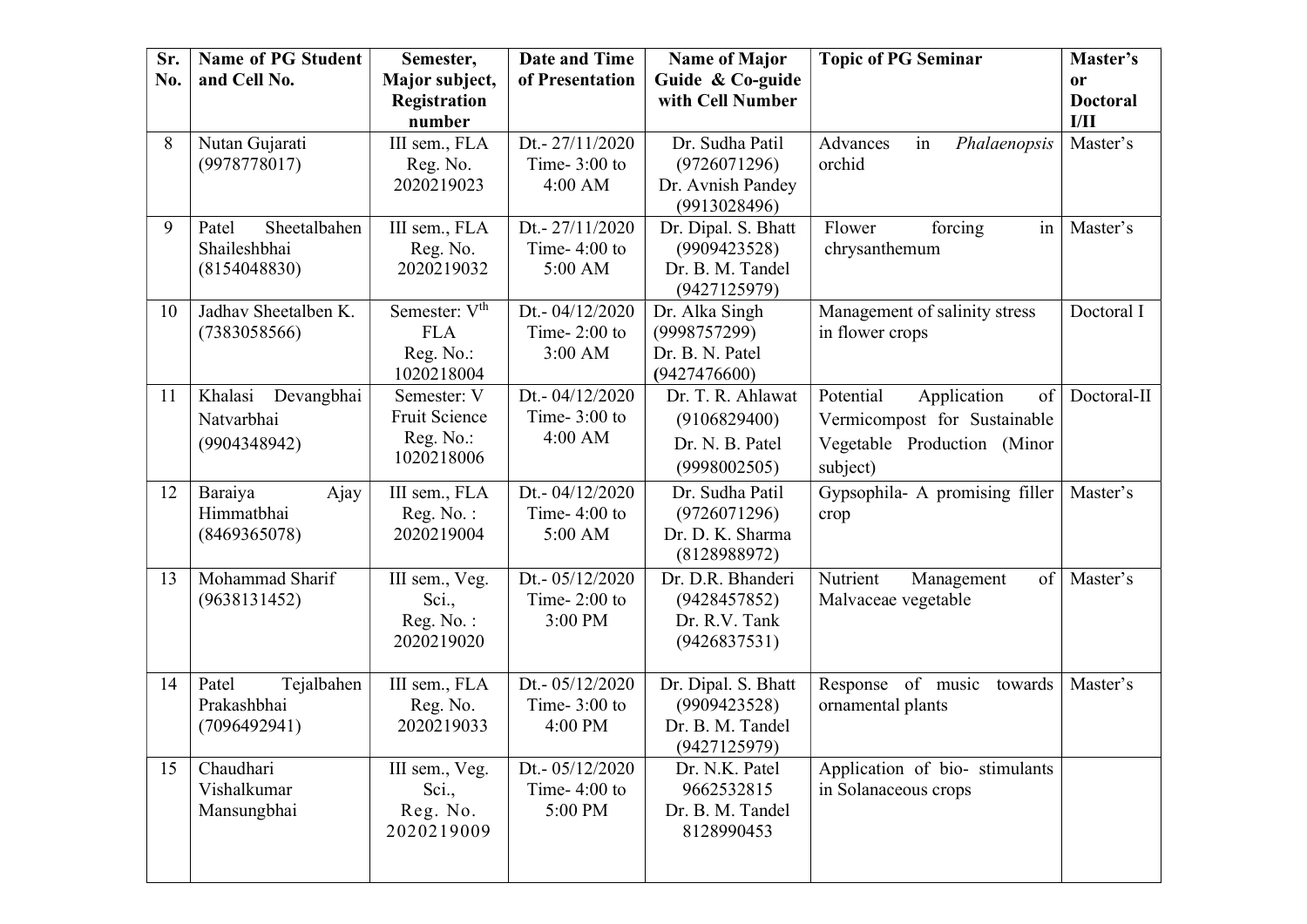| Sr. | <b>Name of PG Student</b> | Semester,              | <b>Date and Time</b>              | <b>Name of Major</b>                 | <b>Topic of PG Seminar</b>                           | Master's                |
|-----|---------------------------|------------------------|-----------------------------------|--------------------------------------|------------------------------------------------------|-------------------------|
| No. | and Cell No.              | Major subject,         | of Presentation                   | Guide & Co-guide<br>with Cell Number |                                                      | or                      |
|     |                           | Registration<br>number |                                   |                                      |                                                      | <b>Doctoral</b><br>I/II |
| 16  | Jeminiben<br>Patel        | III sem., FLA          | Dt.-11/12/2020                    | Dr. B. B. Patel                      | Sansevieria: The unique indoor Master's              |                         |
|     | Dhansukhbhai              | Reg.                   | Time- $2:00$ to                   | (9879488289)                         | plant                                                |                         |
|     | (9601928787)              | No.2020219027          | 3:00 AM                           | Dr. T. R. Ahlawat                    |                                                      |                         |
|     |                           |                        |                                   | (9879124272)                         |                                                      |                         |
| 17  | Mandaliya<br>Jaydeep      | III sem., Veg.         | Dt.-11/12/2020                    | Dr. K. D. Desai                      | Crop modelling in vegetable                          | Master's                |
|     | Vinubhai                  | Sci.,                  | Time- $3:00$ to                   | (09427413829)                        | crops                                                |                         |
|     | (9737771340)              | Reg. No.:-             | 4:00 AM                           | Dr. C. R. Patel                      |                                                      |                         |
|     |                           | 2020219018             |                                   | (09428160937)                        |                                                      |                         |
| 18  | Patel Mansi Vijaybhai     | III sem., Veg.         | Dt.-11/12/2020<br>Time- $4:00$ to | Dr. N.K. Patel                       | Effect<br>of<br>Fertigation<br>on                    | Master's                |
|     |                           | Sci.,<br>Reg. No.      | 5:00 AM                           | 9662532815<br>Dr. B. M. Tandel       | growth, yield and quality of<br>Cole Vegetable crops |                         |
|     |                           | 2020219029             |                                   | 8128990453                           |                                                      |                         |
| 19  | Chandana                  | III sem., FLA          | Dt.- 18/12/2020                   | Dr. Sudha Patil                      | Their<br>Plant<br>neurobiology-                      | Master's                |
|     | Shivaswamy                | Reg. No.               | Time- $2:00$ to                   | (9726071296)                         | intelligence and behaviour                           |                         |
|     | (9483377428)              | 2020219007             | $3:00$ AM                         | Dr. Avnish Pandey                    |                                                      |                         |
|     |                           |                        |                                   | (9913028496)                         |                                                      |                         |
| 20  | Soujanya M. B.            | III sem., FLA          | Dt.- 18/12/2020                   | Dr. S.T. Bhatt                       | of<br>potassium<br>Role<br>for                       | Master's                |
|     | (9448935974)              | Reg.                   | Time- $3:00$ to                   | (9879636302)                         | production of flowers                                |                         |
|     |                           | No.2020219040          | $4:00$ AM                         | Dr. B. M. Tandel                     |                                                      |                         |
| 21  | Madineni Tejaswini        | 3rd Semester,          | Dt.- 18/12/2020                   | (8128990453)<br>Dr. Sanjeev Kumar    | Nutri Veggie Garden for diet                         | Master's                |
|     | Cell No. 949236434        | Vegetable              | Time- $4:00$ to                   | (9712724384)                         | diversification and increased                        |                         |
|     |                           | Science,               | 5:00 AM                           | Dr. J.M. Mayani                      | nutritional security                                 |                         |
|     |                           | Reg. No.               |                                   | (9898110173)                         |                                                      |                         |
|     |                           | 2020219017             |                                   |                                      |                                                      |                         |
| 22  | Thummar                   | III sem., Veg.         | Dt.-19/12/2020                    | Dr. S. S. Masaye                     | Organic Farming in vegetable                         | Master's I              |
|     | Paragkumar                | Sci.,                  | Time- $2:00$ to                   | (9998821208)                         | crops                                                |                         |
|     | Rameshbhai                | Reg. No.               | 3:00 PM                           | Dr. S. S. Gaikwad                    |                                                      |                         |
|     | (7405885247)              | 2020219046             |                                   | (9974062591)                         |                                                      |                         |
| 23  | Malhar<br>Patel           | $5th$ Sem.             | Dt.-19/12/2020                    | Dr. B. R. Parmar                     | Strategies for doubling farmers                      | Doctoral-II             |
|     | Vishnubhai                | Fruit Science          | Time- $3:00$ to                   | (9979987224)                         | income through vegetable crops                       |                         |
|     | (8140390090)              | Reg. No.:              | 4:00 PM                           | Dr. D. R. Bhanderi                   |                                                      |                         |
|     |                           | 1020218011             |                                   | (9428457852)                         |                                                      |                         |
|     |                           |                        |                                   |                                      |                                                      |                         |
|     |                           |                        |                                   |                                      |                                                      |                         |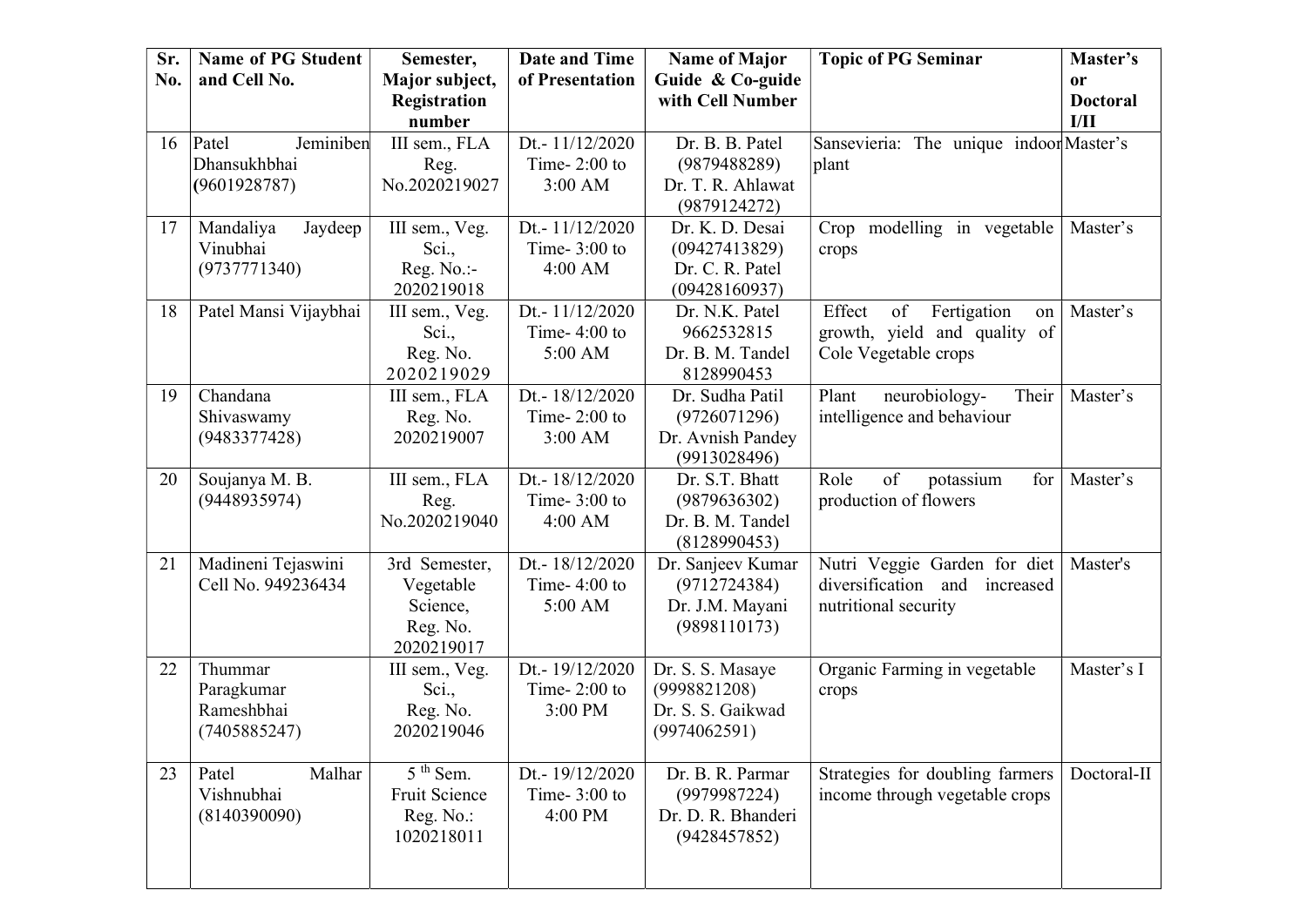| Sr.<br>No. | <b>Name of PG Student</b><br>and Cell No.            | Semester,<br>Major subject,                                                       | <b>Date and Time</b><br>of Presentation         | <b>Name of Major</b><br>Guide & Co-guide                                | <b>Topic of PG Seminar</b>                                                                | Master's<br><sub>or</sub> |
|------------|------------------------------------------------------|-----------------------------------------------------------------------------------|-------------------------------------------------|-------------------------------------------------------------------------|-------------------------------------------------------------------------------------------|---------------------------|
|            |                                                      | Registration<br>number                                                            |                                                 | with Cell Number                                                        |                                                                                           | <b>Doctoral</b><br>I/II   |
| 24         | Mayurkumar<br>Der<br>Lakhabhai<br>(9913416939)       | Semester: V<br>Major Subject:<br>Fruit Science<br>Reg. No.:<br>1020218003         | Dt.-19/12/2020<br>Time- $4:00$ to<br>5:00 PM    | Dr. S. J. Patil<br>(8200656381)<br>Dr. N. B. Patel<br>(9998002505)      | Role of organic matter in potato<br>production<br>(Minor subject)                         | Doctoral-II               |
| 25         | Christian<br>Hetal<br>Jayantilal<br>(8140327211)     | Semester: V<br>Major Subject:<br><b>Fruit Scienece</b><br>Reg. No.:<br>1020218002 | Dt.- 01/01/2021<br>Time- $2:00$ to<br>$3:00$ AM | Dr. R. V. Tank<br>(9426837531)<br>Dr. D. R. Bhanderi<br>(9428457852)    | Biostimulants:<br>An<br>approach<br>towards<br>the<br>sustainable<br>vegetable production | Doctoral-II               |
| 26         | Ashuqullah<br>(7201834812)                           | 1020218001, 5 <sup>t</sup><br>hSemester,<br>PhD.(Horti.) in<br>PHT                | Dt.- 01/01/2021<br>Time- $3:00$ to<br>4:00 AM   | Dr. Dev Raj<br>(9913753252)<br>Dr D.R. Bhanderi<br>(9428457852)         | Dehydration of carrot for value<br>addition                                               | Doctoral<br>Seminar-II    |
| 27         | Chaudhari<br>Roshankumar<br>Anilbhai<br>(8469392412) | III sem., FLA<br>Reg. No.:<br>2020219008                                          | Dt.- 01/01/2021<br>Time- $4:00$ to<br>5:00 AM   | Dr. S.A. Aklade<br>(9898568963)<br>Dr. B.M. Tandel<br>(9427125979)      | Role of ornamental plants in<br>controlling air pollution.                                | Master's                  |
| 28         | Jayanth S.<br>(8095003877)                           | $5th$ sem., Veg.<br>Sci.,<br>Reg. No.:<br>1020218005                              | Dt.- 02/01/2021<br>Time- $2:00$ to<br>3:00 PM   | Dr. D.R. Bhanderi<br>(9428457852)<br>Dr. S. L. Chawla<br>(9998002589)   | Double Haploids in breeding of<br>flower crops                                            | Doctoral<br>П             |
| 29         | Thakriya<br>Hitesh<br>Ramanlal<br>M. 9537736338      | 5 <sup>th</sup> Semester,<br>Fruit Science<br>1020218014                          | Dt.- 02/01/2021<br>Time- $3:00$ to<br>4:00 PM   | Dr. Y. N. Tandel<br>(9601283385)<br>Dr. S. N. Saravaiya<br>(9998002658) | in<br>Parthenocarpy<br>vegetable<br>crops                                                 | Doctoral-<br>П            |

Arrop

 (Alka Singh) Coordinator P.G. Seminar & Professor and Head, Dept. of FLA, ACHF, NAU, Navsari.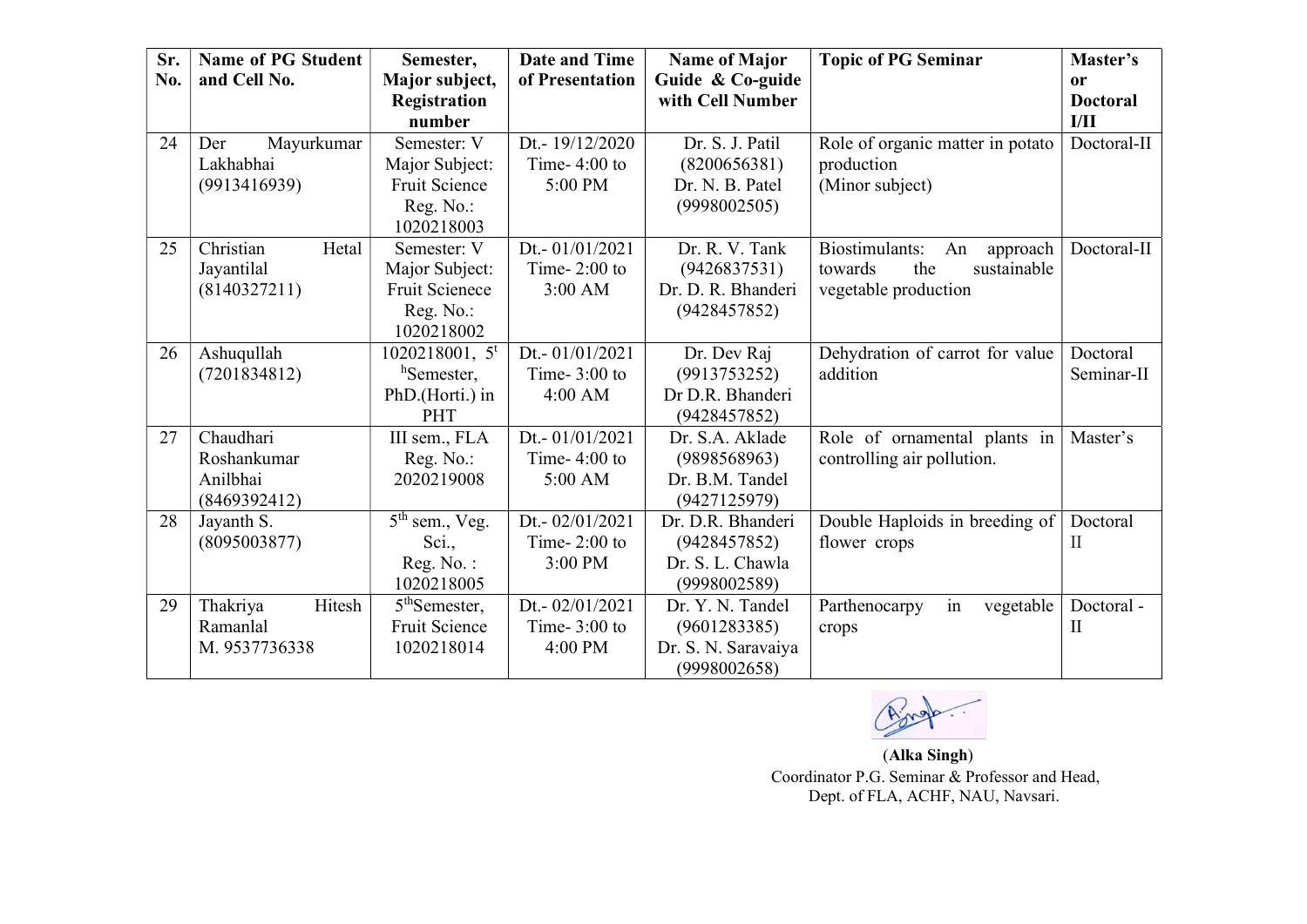## ASPEE College of Horticulture, N.A.U., Navsari.

### :Guidelines for Preparation of PG Seminar Script and for Power Point Presentation:

- 1 Prepare Seminar Script in MS word having two pages only in Times New Roman with minimum font size of 12 and Distribute script in the beginning of the presentation to the P. G. Seminar Co – Ordinator, all the present faculty members as well as P.G. students.
- 2 While addressing to the audience, the Speaker should introduce him/herself and give brief account of under graduate/post graduate studies and regarding research work if started.
- 3 Give background of the Seminar without help of any visual aids.
- 4 Make  $1<sup>st</sup>$  slide indicating an outline of presentation.
- 5 Write in bullet form, not complete sentences.
- 6 Include 4-5 points per slide.
- 7 Avoid wordiness: use key words and phrases only.
- 8 Concentrate audience on what you are discussing.
- 9 Do not use distracting animation.
- 10 Do not go overboard with the animation.
- 11 Use different size fonts e.g. Title 36, Text 28 and subsequent 24.Minimum font size will be 18.
- 12 Use a standard font like Times New Roman or Arial. Don't use a complicated font.
- 13 CAPITALIZE ONLY WHEN NECESSARY. IT IS DIFFICULT TO READ.
- 14 Use a colour of font that contrasts sharply with the background. e.g. blue font on white background.
- 15 Use only 2 to 3 colours for different points, if necessary.
- 16 Use the same background consistently throughout presentation.
- 17 Proof your slides as well as gist for spelling mistakes and grammatical errors.
- 18 Gist should be finalized before a week of date of presentation by major guide as well as co guide.
- 19 Display a conclusion slide to summarize the main points of presentation in bullet form.
- 20 Readable numbers to all the slides of presentation on the bottom at centre is mandatory.
- 21 All the P.G. Students enrolled for PG Seminar shall report to undersigned before a day of scheduled time for receiving instructions.
- 22 Make presentation precise (accurate) and concise (short) with maximum 50 slides, further if required photo gallery or video if relevant to the seminar may be presented through prior permission from the PG co-ordinator.

(P. G. Seminar Co –Ordinator)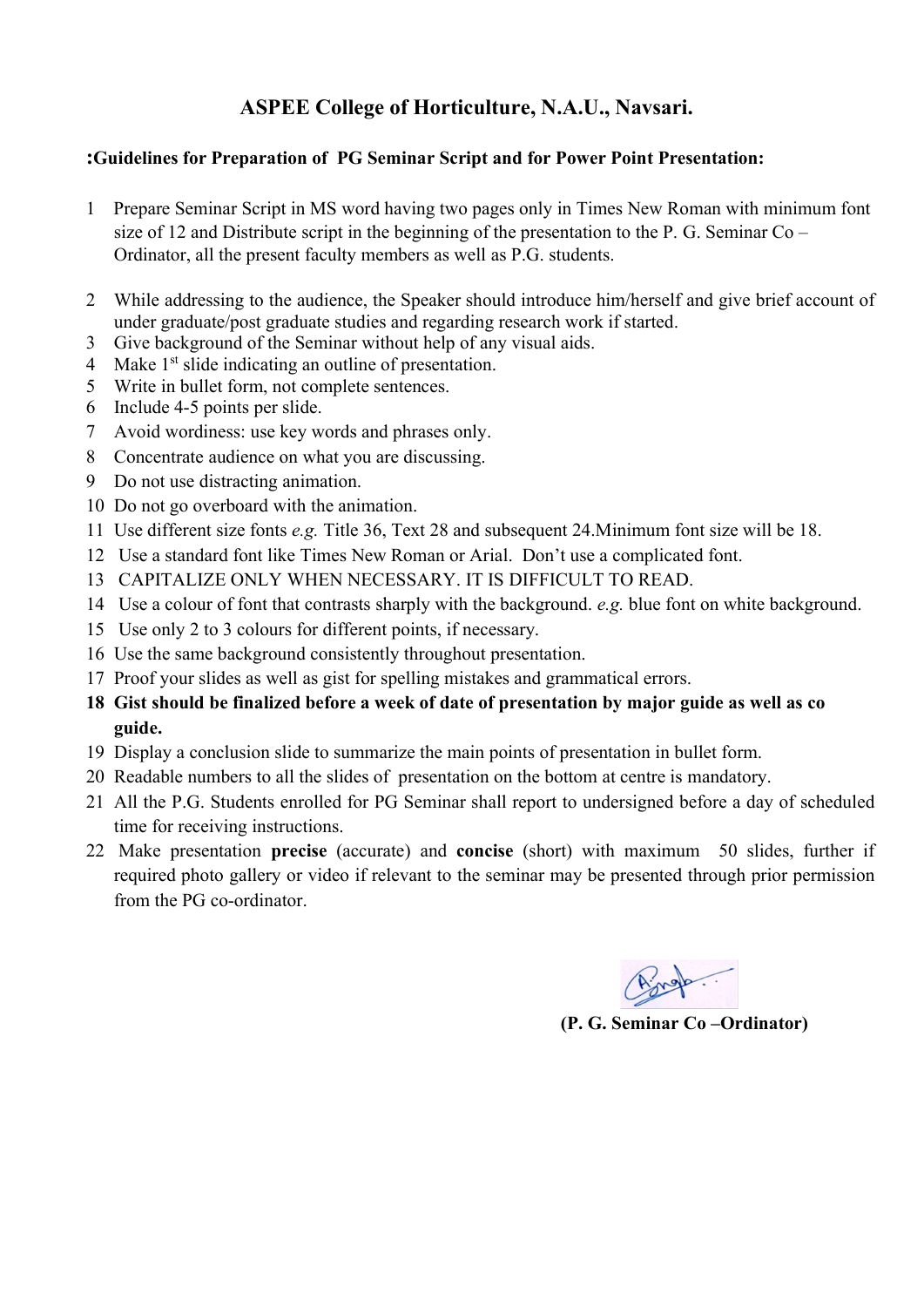### **CONFIDENTIAL**

# $APPENDIX - A$

## Post Graduate Seminar / Evaluation Score Card

Name of the College: ASPEE College of Horticulture & Forestry Navsari Agricultural University, Navsari.

(1)Name of P. G. Student:- (in capital letter) as per registration

- (2)Registration No.:-
- $(3)$ Degree:-
- (4)Discipline:-
- (5)Seminar Topic:-
- (6)Date of Seminar:-
- (7)Course No. :-

## Evaluation:-

| Sr. No. | Aspect                                                        | <b>Marks</b>   |                 |  |
|---------|---------------------------------------------------------------|----------------|-----------------|--|
|         |                                                               | <b>Maximum</b> | <b>Obtained</b> |  |
| (i)     | <b>Synopsis</b>                                               | 10             |                 |  |
|         | (Covering objective, theme, Methodology, literature)          |                |                 |  |
|         | appropriate to topic)                                         |                |                 |  |
| (ii)    | Presentation                                                  | 20             |                 |  |
|         | Language $(10) + \text{Style}(5) + \text{Time}(5)$            |                |                 |  |
| (iii)   |                                                               | 20             |                 |  |
|         | (a) Presentation and expression (Convincing $/$ not up to the |                |                 |  |
|         | mark)                                                         |                |                 |  |
|         | (b)Material presented (appropriate / unnecessary repetition / | 10             |                 |  |
|         | hardly justifying theme)                                      |                |                 |  |
| (iv)    | Preparation of matter / Material / Charts, Tables, Slides,    | 15             |                 |  |
|         | Live Specimen (Clarity content, easy in understanding         |                |                 |  |
|         | matters, statistical base, colour choice)                     |                |                 |  |
| (v)     | Discussion (Own seminar) Ability to answer queries,           | 25             |                 |  |
|         | questions                                                     |                |                 |  |
|         | <b>Total Score</b>                                            | 100            |                 |  |

Average Score **Evaluator's Signature**  Name: Designation: